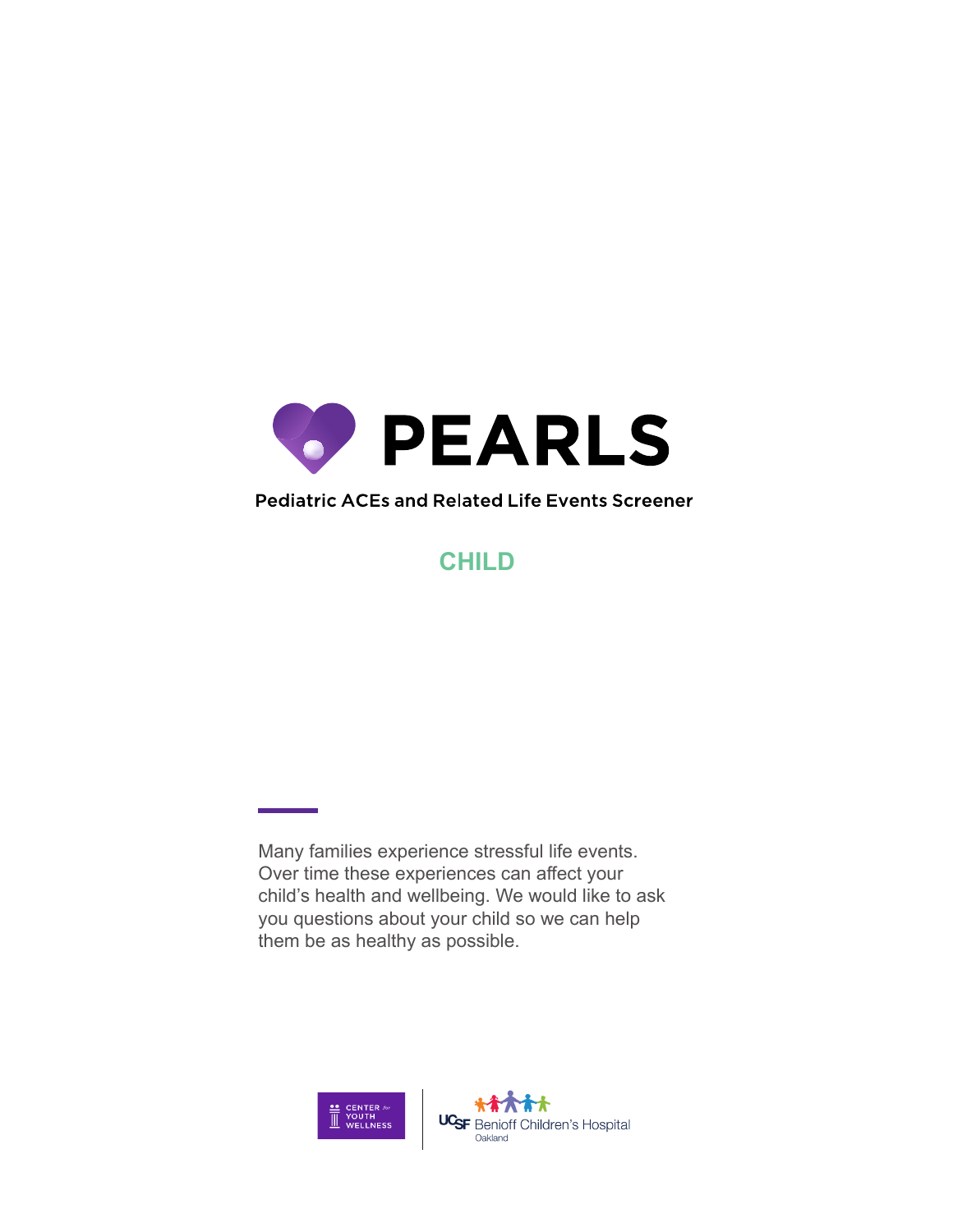## **Pediatric ACEs and Related Life Events Screener (PEARLS)**

CHILD - To be completed by: **Caregiver**

At any point in time since your child was born, has your child seen or been present when the following experiences happened? Please include past and present experiences.

*Please note, some questions have more than one part separated by "OR." If any part of the question is answered "Yes," then the answer to the entire question is "Yes."*

|    | <b>PART 1:</b><br>Please check "Yes" where apply.                                                                                                                                                                                                                                                  | $\boxed{\mathbb{N}}$ |
|----|----------------------------------------------------------------------------------------------------------------------------------------------------------------------------------------------------------------------------------------------------------------------------------------------------|----------------------|
|    | 1. Has your child ever lived with a parent/caregiver who went to jail/prison?                                                                                                                                                                                                                      |                      |
| 2. | Do you think your child ever felt unsupported, unloved and/or unprotected?                                                                                                                                                                                                                         |                      |
|    | 3. Has your child ever lived with a parent/caregiver who had mental health issues?<br>(for example, depression, schizophrenia, bipolar disorder, PTSD, or an anxiety disorder)                                                                                                                     |                      |
|    | 4. Has a parent/caregiver ever insulted, humiliated, or put down your child?                                                                                                                                                                                                                       |                      |
|    | 5. Has the child's biological parent or any caregiver ever had, or currently has a problem with<br>too much alcohol, street drugs or prescription medications use?                                                                                                                                 |                      |
|    | 6. Has your child ever lacked appropriate care by any caregiver?<br>(for example, not being protected from unsafe situations, or not cared for when sick or<br>injured even when the resources were available)                                                                                     |                      |
|    | 7. Has your child ever seen or heard a parent/caregiver being screamed at, sworn at, insulted<br>or humiliated by another adult?                                                                                                                                                                   |                      |
|    | Or has your child ever seen or heard a parent/caregiver being slapped, kicked, punched<br>beaten up or hurt with a weapon?                                                                                                                                                                         |                      |
| 8. | Has any adult in the household often or very often pushed, grabbed, slapped or thrown<br>something at your child?                                                                                                                                                                                  |                      |
|    | Or has any adult in the household ever hit your child so hard that your child had marks or<br>was injured?                                                                                                                                                                                         |                      |
|    | Or has any adult in the household ever threatened your child or acted in a way that made<br>your child afraid that they might be hurt?                                                                                                                                                             |                      |
|    | 9. Has your child ever experienced sexual abuse?<br>(for example, anyone touched your child or asked your child to touch that person in a way<br>that was unwanted, or made your child feel uncomfortable, or anyone ever attempted or<br>actually had oral, anal, or vaginal sex with your child) |                      |
|    | 10. Have there ever been significant changes in the relationship status of the child's<br>caregiver(s)?<br>(for example, a parent/caregiver got a divorce or separated, or a romantic partner moved in<br>or out)                                                                                  |                      |
|    | How many "Yes" did you answer in Part 1?:<br><b>CENTER A</b><br>YOUTH<br>UC <sub>SF</sub><br>Children's Hospital                                                                                                                                                                                   |                      |

*Please continue to the other side for the rest of questionnaire*

This tool was created in partnership with UCSF School of Medicine.

Oakland